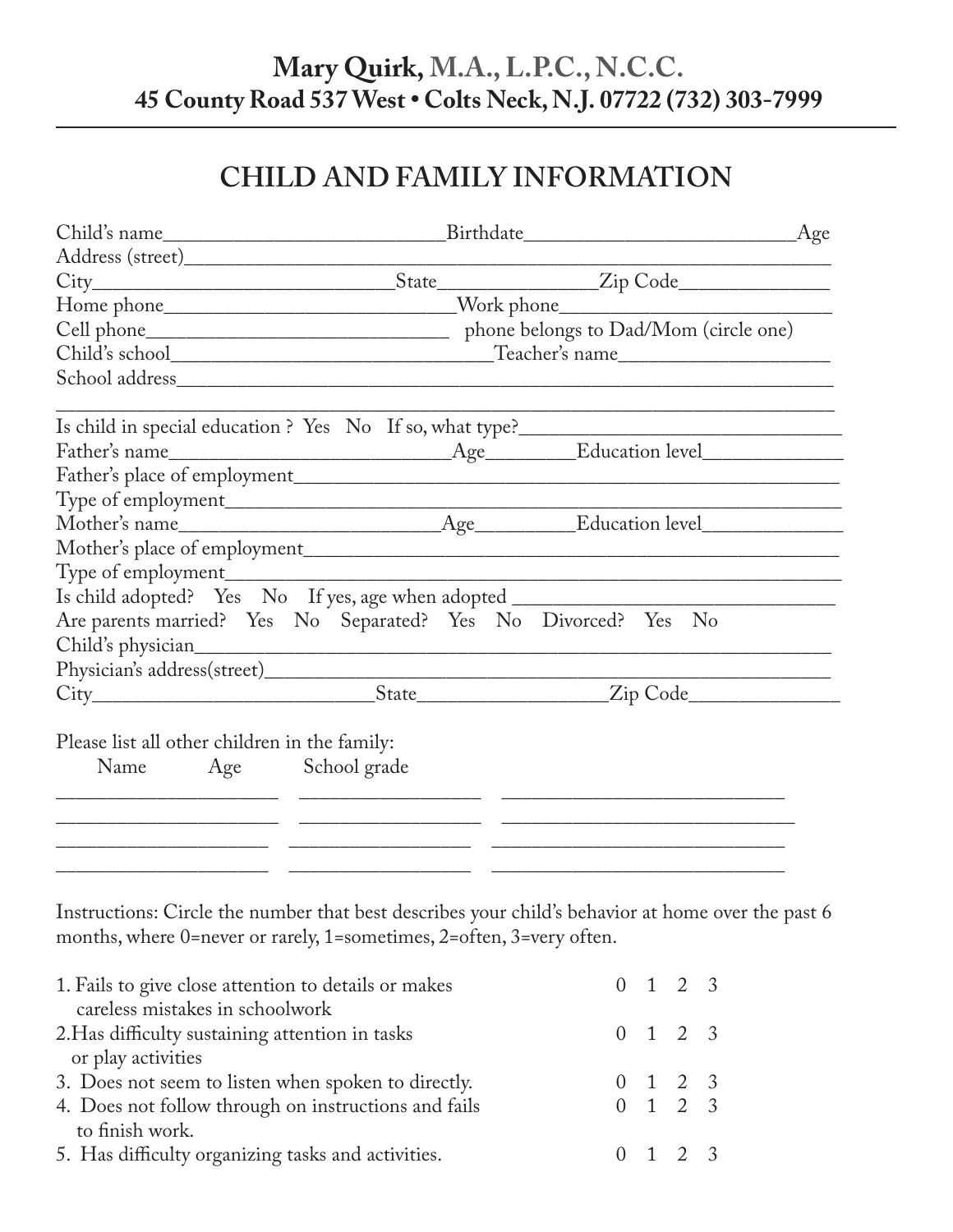| 6. Avoids tasks (e.g., schoolwork, homework) that      | $\overline{0}$   | 1              | 2                                                                                                  | 3              |
|--------------------------------------------------------|------------------|----------------|----------------------------------------------------------------------------------------------------|----------------|
| require mental effort.                                 |                  |                |                                                                                                    |                |
| 7. Loses things necessary for tasks or activities.     |                  | 0 <sub>1</sub> |                                                                                                    | $2 \quad 3$    |
| 8. Is easily distracted.                               |                  |                | $0 \quad 1 \quad 2 \quad 3$                                                                        |                |
| 9. Is forgetful in daily activities.                   |                  |                | $\begin{matrix} 0 & 1 & 2 & 3 \end{matrix}$                                                        |                |
| 10. Fidgets with hands or feet or squirms in seat.     |                  |                | $0 \quad 1 \quad 2 \quad 3$                                                                        |                |
| 11. Leaves seat in classroom or in other situations in | $\Omega$         |                | $1\quad 2\quad 3$                                                                                  |                |
| which remaining seating is expected.                   |                  |                |                                                                                                    |                |
| 12. Runs about or climbs excessively in situations in  | $\overline{0}$   | $\mathbf{1}$   | 2                                                                                                  | 3              |
| which it is inappropriate.                             |                  |                |                                                                                                    |                |
| 13. Has difficulty playing or engaging in leisure      | $\overline{0}$   | $\mathbf{1}$   | 2                                                                                                  | 3              |
| activities quietly.                                    |                  |                |                                                                                                    |                |
| 14. Is "on the go" or acts as if "driven by a motor"   |                  |                |                                                                                                    |                |
| 15. Talks excessively                                  |                  |                | $\begin{array}{cccc} 0 & 1 & 2 & 3 \\ 0 & 1 & 2 & 3 \end{array}$                                   |                |
| 16. Blurts out answers before questions have been      | $\overline{0}$   |                | $1\quad 2\quad 3$                                                                                  |                |
| completed                                              |                  |                |                                                                                                    |                |
| 17. Has difficulty awaiting turn                       | $\boldsymbol{0}$ | 1              | $2 \quad 3$                                                                                        |                |
| 18. Interrupts or intrudes on others                   |                  |                | $0 \quad 1 \quad 2 \quad 3$                                                                        |                |
| 19. Loses temper                                       |                  |                |                                                                                                    |                |
| 20. Argues with adults                                 |                  |                | $\begin{array}{cccc} 0 & 1 & 2 & 3 \\ 0 & 1 & 2 & 3 \end{array}$                                   |                |
| 21. Actively defies or refuses to comply with adults'  | $\overline{0}$   |                | $1\quad 2$                                                                                         | $\overline{3}$ |
| requests or rules                                      |                  |                |                                                                                                    |                |
| 22. Deliberately annoys people                         | $\theta$         | $\mathbf{1}$   | $2 \quad 3$                                                                                        |                |
| 23. Blames others for his/her mistakes or misbehavior  |                  |                | $\begin{array}{cccc} 0 & 1 & 2 & 3 \\ 0 & 1 & 2 & 3 \\ 0 & 1 & 2 & 3 \\ 0 & 1 & 2 & 3 \end{array}$ |                |
| 24. Is touchy or easily annoyed by others              |                  |                |                                                                                                    |                |
| 25. Is angry and resentful                             |                  |                |                                                                                                    |                |
| 26. Is spiteful or vindictive                          | $\overline{0}$   | $\mathbf{1}$   | $\overline{2}$                                                                                     | $\overline{3}$ |

#### **Instructions: Please indicate whether your child has done any of these activities in the past 12 months.**

| 1. Often bullied, threatened, or intimidated others                     | $\rm No$       | Yes |
|-------------------------------------------------------------------------|----------------|-----|
| 2. Often initiated physical fights                                      | $\rm No$       | Yes |
| 3. Used a weapon that can cause serious physical harm to others         | $\rm No$       | Yes |
| (e.g., a bat, brick, broken bottle, knife, or gun)                      |                |     |
| 4. Has been physically cruel to people                                  | N <sub>o</sub> | Yes |
| 5 Has been physically cruel to animals                                  | $\rm No$       | Yes |
| 6. Has stolen while confronting a victim (e.g., mugging, purse          | N <sub>o</sub> | Yes |
| snatching, extortion, armed robbery)                                    |                |     |
| 7. Has deliberately engaged in fire setting with the intention of       | N <sub>o</sub> | Yes |
| causing serious damage                                                  |                |     |
| 8. Has forced someone into sexual activity                              | N <sub>o</sub> | Yes |
| 9. Has deliberately destroyed others' property                          | N <sub>o</sub> | Yes |
| 10. Has broken into someone else's house, building, or car              | $\rm No$       | Yes |
| 11. Often lies to obtain goods or favors or to avoid obligations        | $\rm No$       | Yes |
| 12. Has stolen items of non vital value without confronting a victim No |                | Yes |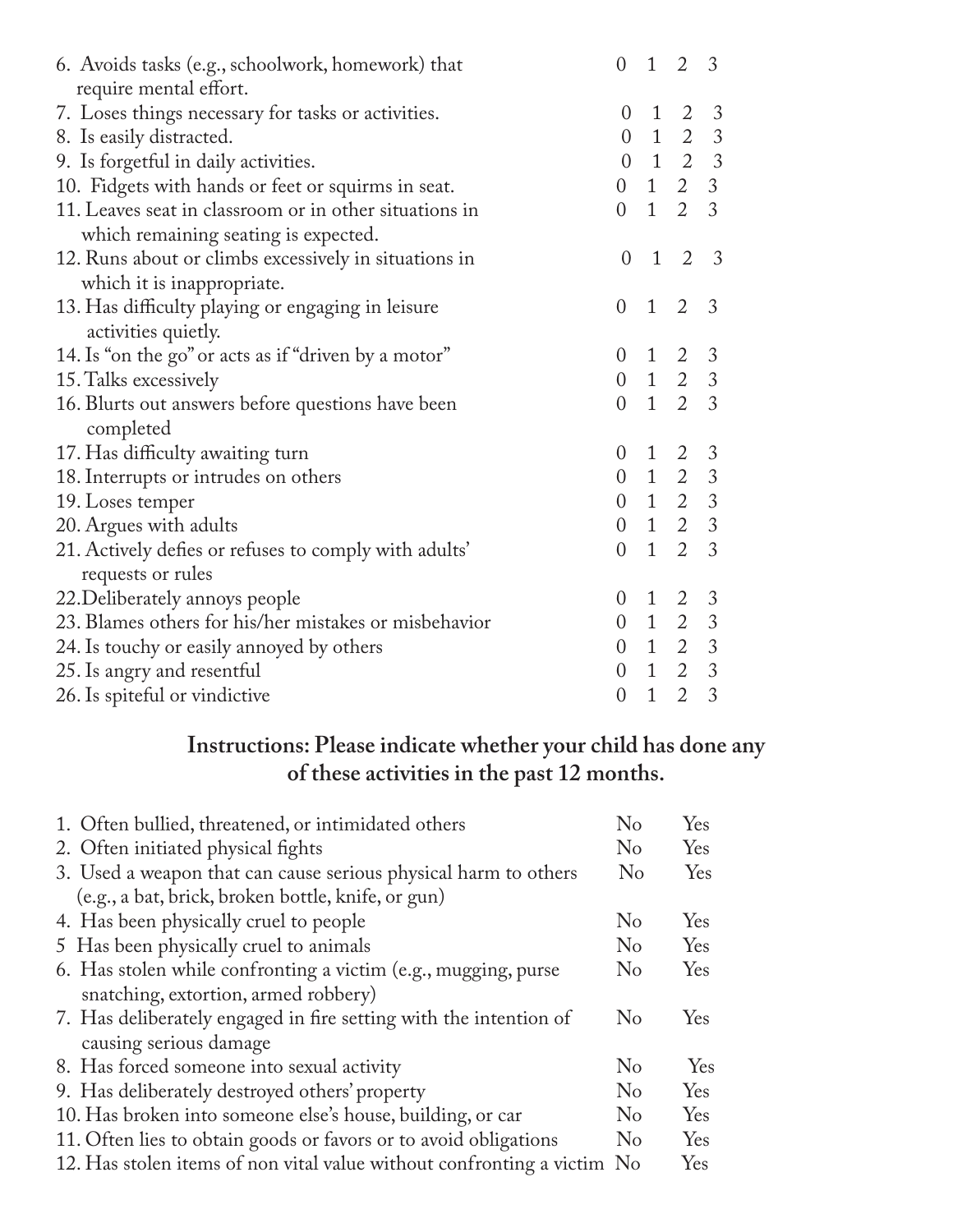| 13. Often stays out at night despite parental prohibitions             | $\mathbb{N}_0$ | Yes |
|------------------------------------------------------------------------|----------------|-----|
| 14. Has run away from home overnight at least twice while living in No |                | Yes |
| parent's home, foster care, or group home                              |                |     |
| 15. Is often truant from school                                        | $N_{\Omega}$   | Yes |
| If so, at what age did he/she begin doing this ?                       |                |     |

#### **HEALTH HISTORY**

A. Date of child's last physical exam:\_\_\_\_\_\_\_\_\_\_\_\_\_\_\_\_\_\_\_\_\_\_\_\_\_\_\_\_\_\_\_\_\_\_\_\_\_\_\_\_\_\_\_\_\_

B. At any time has your child had the following:

| 1.Asthma                                                                                             | Never      | Past       | Present            |
|------------------------------------------------------------------------------------------------------|------------|------------|--------------------|
| 2.Allergies                                                                                          | Never      | Past       | Present            |
| 3. Diabetes, arthritis, or other chronic illness________________________________                     |            |            | Never Past Present |
|                                                                                                      | Never Past |            | Present            |
|                                                                                                      | Never      | Past       | Present            |
| 6. Chicken pox or other common childhood illnesses                                                   |            |            | Never Past Present |
|                                                                                                      | Never      | Past       | Present            |
|                                                                                                      | Never      | Past       | Present            |
|                                                                                                      | Never      | Past       | Present            |
|                                                                                                      |            |            | Never Past Present |
|                                                                                                      | Never Past |            | Present            |
|                                                                                                      | Never Past |            | Present            |
|                                                                                                      | Never Past |            | Present            |
|                                                                                                      |            |            |                    |
|                                                                                                      |            | Past       | Present            |
|                                                                                                      |            |            | Present            |
|                                                                                                      |            |            | Present            |
|                                                                                                      |            | Never Past | Present            |
|                                                                                                      |            |            |                    |
|                                                                                                      |            |            | Never Past Present |
| 21. Appetite problems (undereating or overeating) ______________________________                     |            |            | Never Past Present |
| 22. Sleep problems (falling asleep, staying asleep)_____________________________                     |            |            | Never Past Present |
|                                                                                                      |            | Never Past | Present            |
|                                                                                                      |            |            | Never Past Present |
| 24. Other health difficulties - please describe__________________________________ Never Past Present |            |            |                    |
|                                                                                                      |            |            |                    |

|                                                                   |     |                    | Never Past Present |
|-------------------------------------------------------------------|-----|--------------------|--------------------|
| Does the father of the child have a problem with alcohol_         |     |                    | Never Past Present |
| Does the mother of the child have a problem with drugs_           |     |                    | Never Past Present |
| Please specify <sub>______</sub>                                  |     |                    |                    |
|                                                                   |     |                    | Never Past Present |
| Please specify <sub>_____</sub>                                   |     |                    |                    |
| Is there a history of mental illness with the mother of the child | Yes | $\overline{N}_{0}$ |                    |
| If yes, please specify_                                           |     |                    |                    |